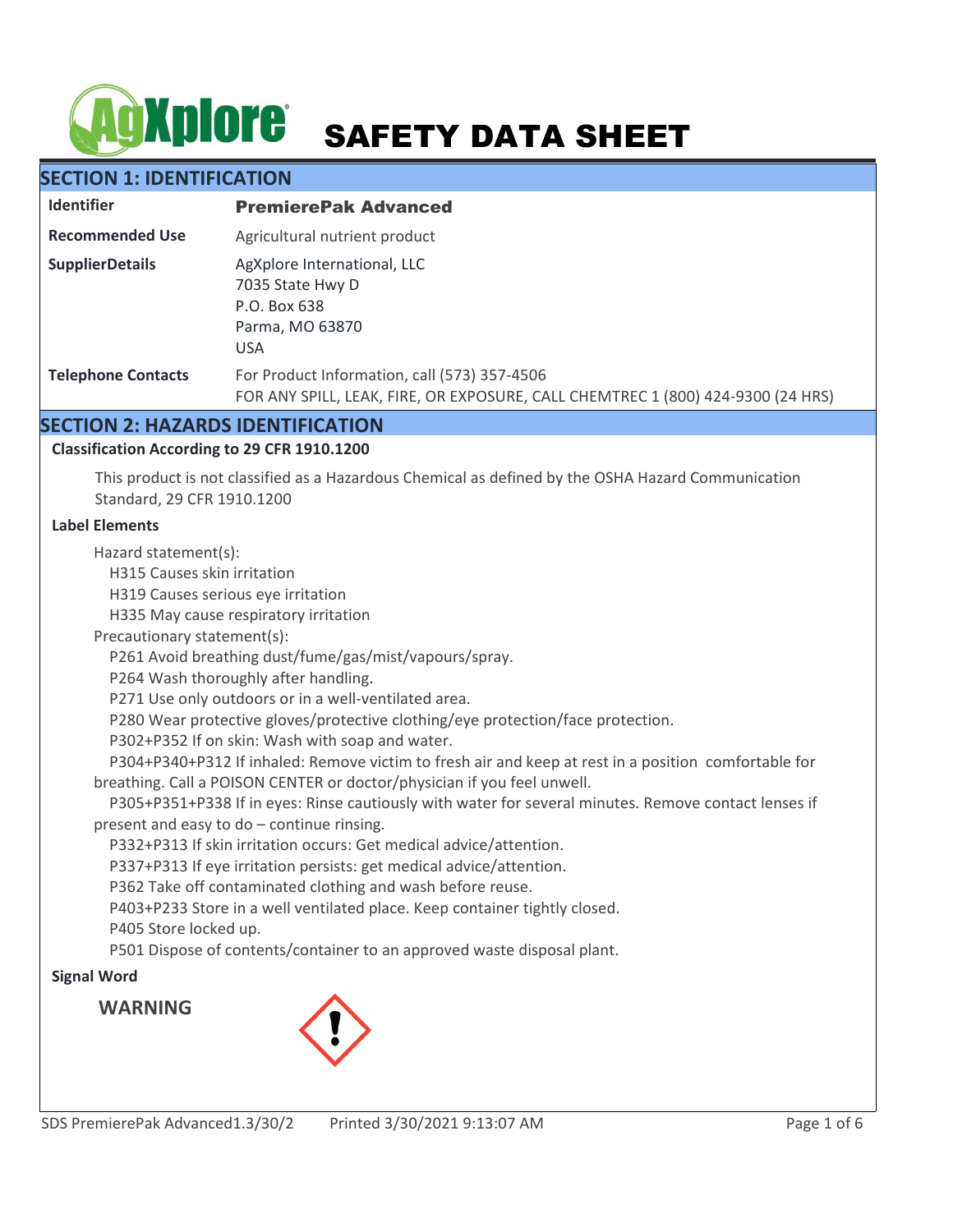# **KEEP OUT OF REACH OF CHILDREN**

#### **Other Hazards**

No other known hazards.

| <b>SECTION 3: COMPOSITION</b> |                   |            |  |
|-------------------------------|-------------------|------------|--|
| <b>Ingredient Name</b>        | <b>CAS Number</b> | Percent    |  |
| Manganese Sulfate             | 7785-87-          | $>10.0\%$  |  |
| <b>Boric Acid</b>             | 10043-35-3        | $>1.0\%$   |  |
| Copper Sulfate                | 7758-98-7         | $>5.0\%$   |  |
| Zinc Sulfate                  | 7733-02-0         | $>10.0\%$  |  |
| Sodium Molybdate              | 10102-40-6        | $>1.0\%$   |  |
| Urea                          | $57-13-6$         | $< 10.0\%$ |  |
| Microorganisms                | n/a               | $< 1.0\%$  |  |
| Water                         | 7732-18-5         | $>30.0\%$  |  |

# **SECTION 4: FIRST AID MEASURES**

#### **Description of First Aid Measures**

If symptoms occur, call a poison control center or doctor for treatment advice.

- If in eyes: Hold eye open and rinse slowly and gently with water for 15-20 minutes. Remove contact lenses, if present, after the first 5 minutes, then continue rinsing eye.
- If on skin: Take off contaminated clothing. Rinse skin immediately with plenty of water for 15-20 minutes.
- If swallowed: Call a poison control center or doctor immediately for advice. Have person sip a glass of water if able to swallow Do not induce vomiting unless told to do so by a poison control center or doctor. Do not give anything by mouth to an unconscious person.
- If inhaled: Move person to fresh air. If person is not breathing, call 911 or an ambulance, then give artificial respiration, preferably by mouth-to-mouth, if possible.

#### **Most Important Symptoms and Effects Acute and Delayed**

Eyes: Contact may cause slight temporary eye irritation. Mist may cause irritation. Corneal injury is unlikely.

Skin: Prolonged contact is essentially nonirritating to skin, and is unlikely to result in absorption of harmful amounts. Repeat

#### **Immediate Medical Attention and Special Treatment**

Treat symptomatically. Have container with you when seeking medical advice.

Note to physician: No specific antidote. Treat symptomatically and according to the condition of the patient.

# **SECTION 5: FIRE-FIGHTING MEASURES**

#### **Extinguishing Media**

Use water fog or fine spray, dry chemical fire extinguishers, carbon dioxide fire extinguishers, or foam. Do not use direct water stream, as this may spread the fire.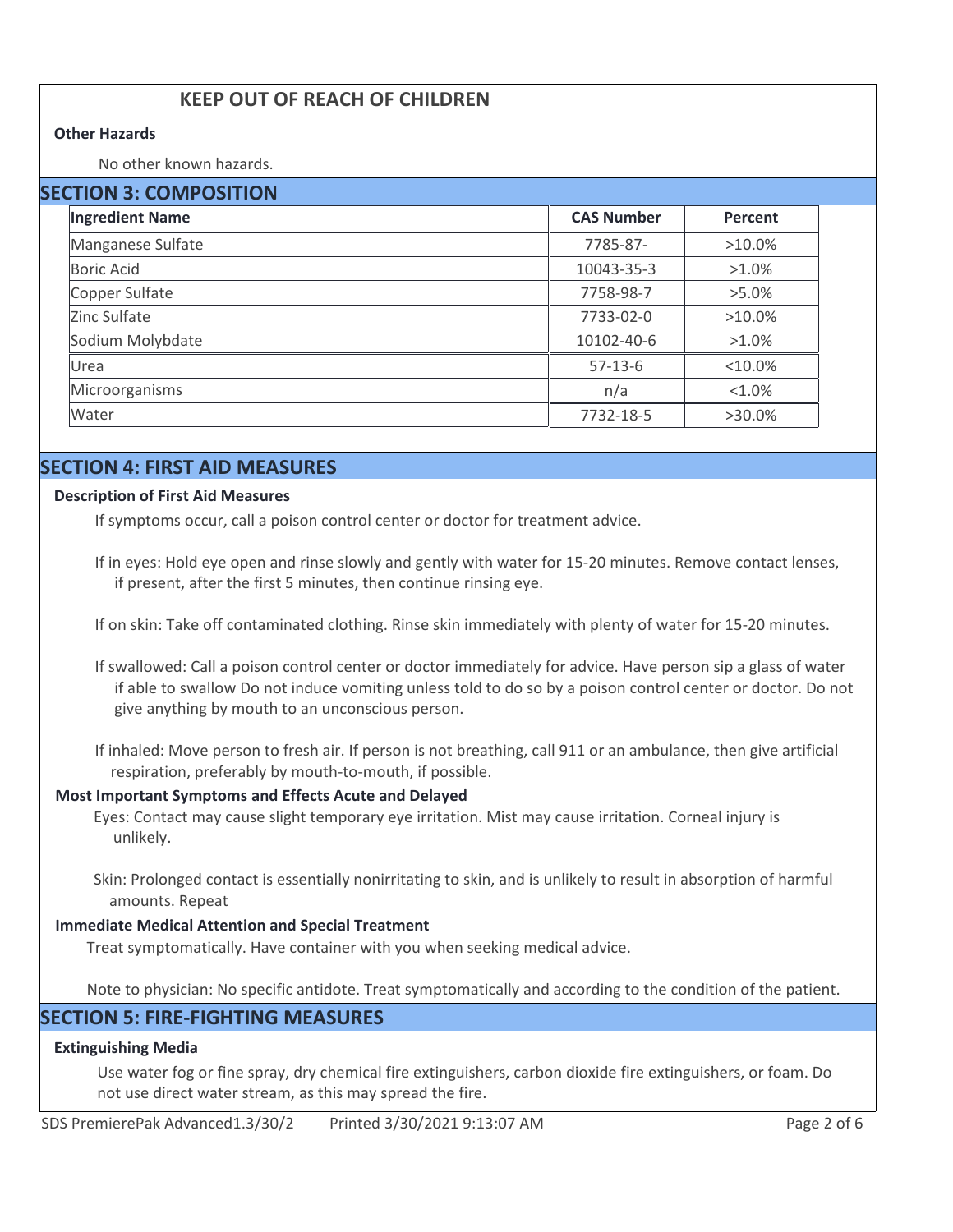## **Special Hazards Arising from the Substance or Mixture**

Avoid inhaling the fumes.

## **Special Protective Equipment and Precautions for Firefighters**

Wear positive-pressure self-contained breathing apparatus (SCBA) and protective fire-fighting gear. If protective equipment is not available or is not used, fight fire from a protected location or safe distance.

Consider the use of unmanned hose holders or monitor nozzles. Keep people away. Isolate the fire and deny unnecessary entry. Move container from fire area if this is possible without hazard.

Immediately withdraw all personnel from the area in case of rising sound from venting safety devices or discoloration of the container. Use water spray to cool fire exposed containers and fire affected zone until fire is out and the danger of reignition has passed.

# **SECTION 6: ACCIDENTAL RELEASE MEASURES**

## **Personal Precautions Protective Equipment and Emergency Procedures**

Avoid inhalation of vapors, dusts, and spray mist. Avoid contact with skin and eyes. Spilled material may cause a slipping hazard. Use appropriate personal protective equipment (see section 8).

## **Environmental Precautions**

Prevent further spillage if safe to do so. Prevent from entering into soil, ditches, sewers, waterways, and/or groundwater.

## **Methods and Materials for Containment and Cleanup**

Contain spilled material if possible. Absorb with inert material and dispose of in accordance with applicable regulations. See additional information in Section 13 Disposal Considerations.

# **SECTION 7: HANDLING AND STORAGE**

## **Advice on Safe Handling**

Wear protective equipment. Avoid contact with eyes, skin, and clothing. Do not eat, drink, or smoke while handling this product. Ensure adequate ventilation. Avoid inhalation of dusts, vapors, or spray mist. Avoid prolonged exposure. Wash hands thoroughly after handling.

# **Conditions for Safe Storage**

Store in original container. Do not freeze. Store away from direct sunlight or ultraviolet light. Store in a dry place. Do not reuse empty container. Do not allow water to be introduced into container. Do not contaminate water, food, or feed by storage or disposal.

# **SECTION 8: EXPOSURE CONTROLS/PERSONAL PROTECTION**

# **Control Parameters**

No TLV/PEL listings for this mixture.

Appropriate engineering controls: Provide adequate ventilation. Provide eyewash station and safety shower.

## **Exposure Controls**

Personal Protective Equipment: Wear splashproof goggles or shielded safety glasses, chemical-resistant gloves, long pants, long-sleeved shirt, shoes plus socks, and a chemical-resistant apron.

| SECTION 9: PHYSICAL AND CHEMICAL PROPERTIES |  |                                                          |  |                                                                                               |                                                                                         |  |
|---------------------------------------------|--|----------------------------------------------------------|--|-----------------------------------------------------------------------------------------------|-----------------------------------------------------------------------------------------|--|
| <b>Physical State</b>                       |  |                                                          |  |                                                                                               |                                                                                         |  |
| Appearance/Color                            |  |                                                          |  |                                                                                               |                                                                                         |  |
| <b>Odor</b>                                 |  |                                                          |  |                                                                                               |                                                                                         |  |
| <b>Odor Threshold</b>                       |  |                                                          |  |                                                                                               |                                                                                         |  |
|                                             |  | Liquid<br>Dark blue/green<br>Mild odor<br>Not determined |  | <b>Evaporation Rate</b><br>Specific Gravity (H2O = $1.0$ )<br><b>Autoignition Temperature</b> | Not determined<br>1.32<br>Solubility in Water (by Weight) Dispersible<br>Not determined |  |

# **SECTION 9: PHYSICAL AND CHEMICAL PROPERTIES**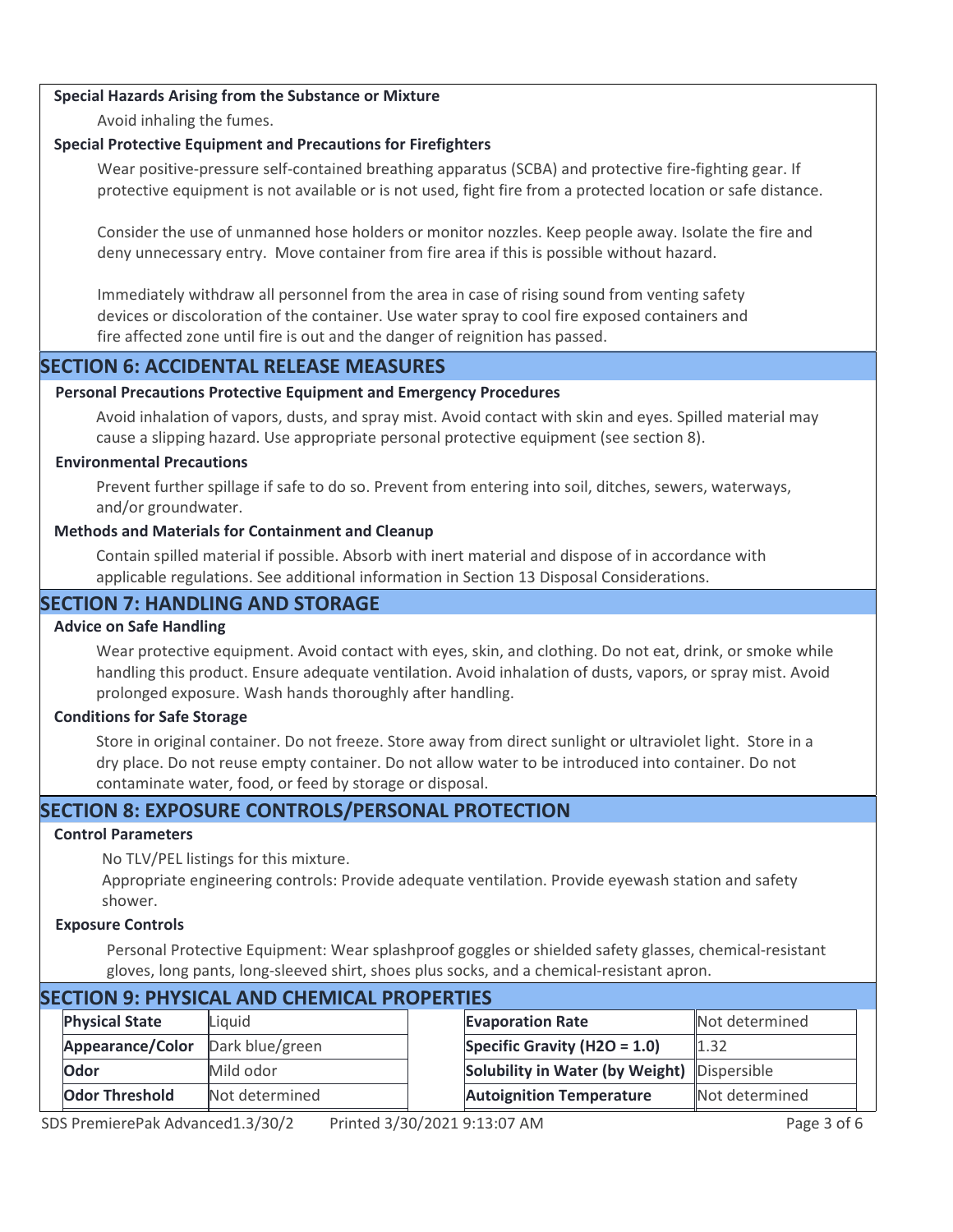| pH                    | $2.0 - 3.0$    |
|-----------------------|----------------|
| <b>Freezing Point</b> | Not determined |
| <b>Flash Point</b>    | Not determined |
| <b>Vapor Pressure</b> | Not determined |

| <b>Decomposition Temperature</b> | Not determined |
|----------------------------------|----------------|
| <b>Viscosity</b>                 | Not determined |
| <b>Liquid Density</b>            | $11.0$ lbs/gal |

# **SECTION 10: STABILITY AND REACTIVITY**

#### **Reactivity**

Stable. No dangerous reaction potential known under normal conditions of use.

#### **Chemical Stability**

Stable under normal temperature and storage conditions.

#### **Possibility of Hazardous Reactions**

Stable under normal conditions.

## **Conditions to Avoid**

Avoid exposure to strong oxidizers, strong bases, and strong acids. Avoid extreme heat, open flame, sparks, and other sources of ignition.

## **Incompatible Materials**

Strong acids, strong bases, and strong oxidizers.

#### **Hazardous Decomposition Products**

Decomposition products depend upon temperature, air supply, and the presence of other materials. Decomposition products may include, but are not limited to: aldehydes, alcohols, esters, and organic acids.

# **SECTION 11: TOXICOLOGICAL INFORMATION**

#### **Information on Toxicological Effects**

ROUTES OF EXPOSURE Eye contact: May cause irritation. Skin contact: Can be absorbed, may cause irritation. Inhalation: Unknown. Ingestion: Unknown.

EXPOSURE SYMPTOMS

 Eye irritation: stinging, tearing, redness, swelling, and blurred vision. Skin irritation: Burning and skin damage. Allergic skin reaction:Redness and rash.

#### ACUTE AND CHRONIC EFFECTS

Contact may irritate or burn eyes. Components may be absorbed into the body through the skin. Prolonged inhalation may be harmful. Prolonged exposures may cause chronic effects.

ACUTE TOXICITY Oral: N/A Dermal: N/A Eye damage/eye irritation: May cause slight temporary eye irritation. Mist may cause eye irritation. Skin corrosion/irritation: N/A Carcinogenicity: N/A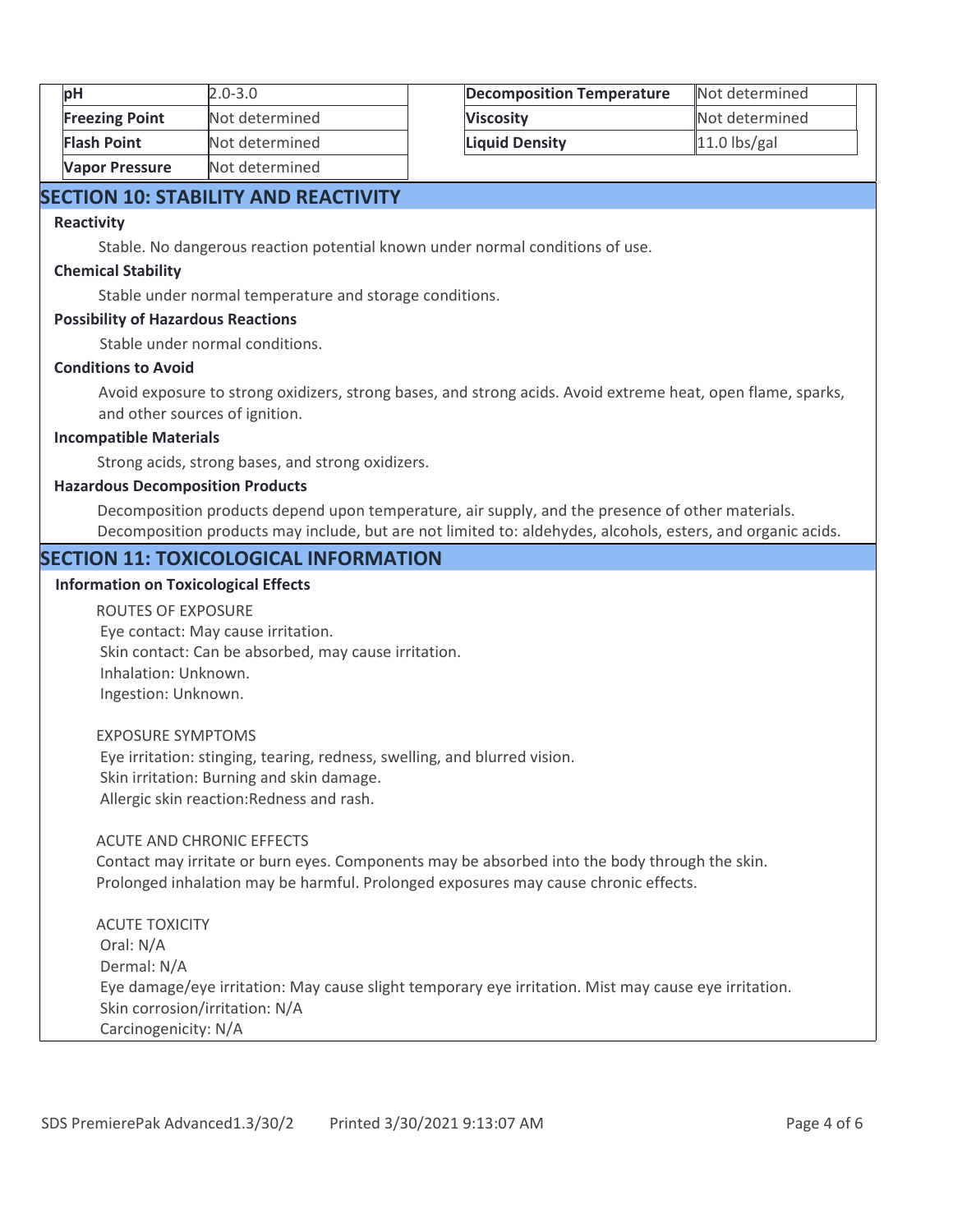# **SECTION 12: ECOLOGICAL INFORMATION**

# **Ecotoxicity**

This product is not classified as environmentally hazardous.

Aquatic Acute Toxicity: EC50 Algae: N/A

> LC50 Crustacea: N/A LC50 Fish: N/A

# **Persistence and Degradability**

Material is readily biodegradable.

# **Bioaccumulative Potential**

No data available.

## **Mobility in Soil**

No data available.

## **Other Adverse Effects**

No other known adverse effects.

# **SECTION 13: DISPOSAL CONSIDERATIONS**

## **Waste Treatment Methods**

Do not reuse empty container. Triple rinse, then offer for recycling or disposal in a sanitary landfill, or by other means in accordance with local, state, and federal regulations.

Dispose of waste materials at an approved waste disposal facility. Do not dump material in sewer or any body of water, or on the ground.

# **SECTION 14: TRANSPORT INFORMATION**

# **Transportation**

DOT Non-Bulk: Not Regulated

DOT Bulk: Not Regulated

# **SECTION 15: REGULATORY INFORMATION**

# **Safety, Health, and Environmental Regulations**

NFPA Hazard Rating: (0 = Least, 1= Slight, 2=Moderate, 3=High, 4= Severe)

0 Health

- 1 Fire
- 0 Reactivity

SARA Title III Hazard Notification and Reporting:

 Section 302 Extremely Hazardous Substances: This product is not known to contain any Extremely Hazardous Substances.

Sections 311 and 312 Hazard Categories:

Immediate (Acute) Health Hazard: No

Delayed (Chronic) Health Hazard: No

Fire Hazard: No

Reactive Hazard: No

Sudden Release of Pressure Hazard: No

 Section 313 Toxic Chemical Release: This product does not contain any chemical components that exceed the threshold reporting quantities in Section 313.